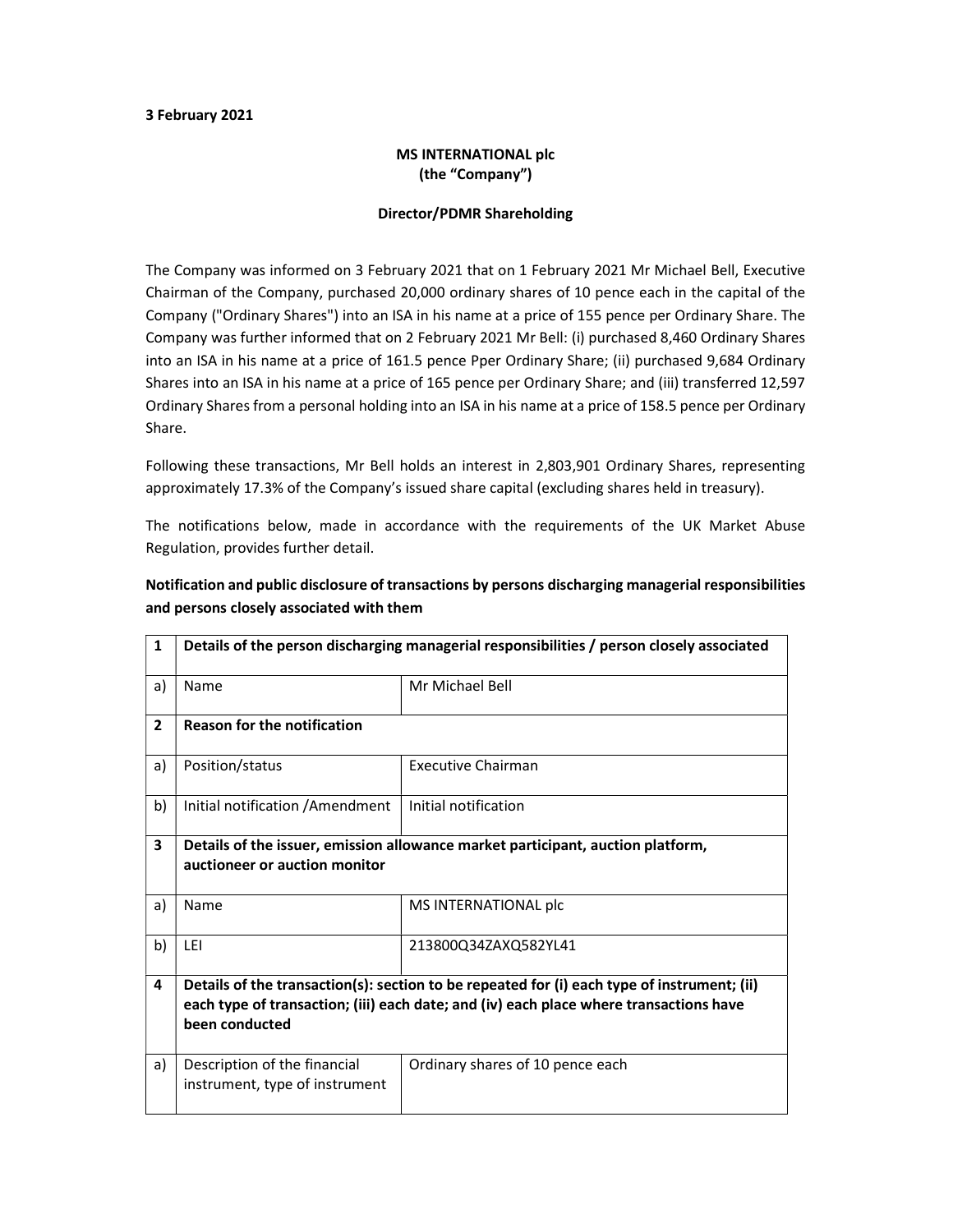|    | Identification code         | ISIN: GB0005957005                       |           |  |
|----|-----------------------------|------------------------------------------|-----------|--|
| b) | Nature of the transaction   | Purchase of Ordinary Shares into an ISA  |           |  |
| c) | $Price(s)$ and volume $(s)$ | Price(s)                                 | Volume(s) |  |
|    |                             | 155p                                     | 20,000    |  |
|    |                             |                                          |           |  |
| d) | Aggregated information      | Aggregated volume: 20,000                |           |  |
|    | - Aggregated volume         | Aggregate price: 155p per Ordinary Share |           |  |
|    | - Price                     | Aggregated total: £31,000                |           |  |
| e) | Date of the transaction     | 1 February 2021                          |           |  |
| f) | Place of the transaction    | London Stock Exchange, AIM Market (XLON) |           |  |

| $\mathbf{1}$   | Details of the person discharging managerial responsibilities / person closely associated                                                                                                               |                                                                                             |  |  |  |
|----------------|---------------------------------------------------------------------------------------------------------------------------------------------------------------------------------------------------------|---------------------------------------------------------------------------------------------|--|--|--|
| a)             | Name                                                                                                                                                                                                    | Mr Michael Bell                                                                             |  |  |  |
| $\overline{2}$ | <b>Reason for the notification</b>                                                                                                                                                                      |                                                                                             |  |  |  |
| a)             | Position/status                                                                                                                                                                                         | <b>Executive Chairman</b>                                                                   |  |  |  |
| b)             | Initial notification / Amendment                                                                                                                                                                        | Initial notification                                                                        |  |  |  |
| 3              | Details of the issuer, emission allowance market participant, auction platform,<br>auctioneer or auction monitor                                                                                        |                                                                                             |  |  |  |
| a)             | Name                                                                                                                                                                                                    | MS INTERNATIONAL plc                                                                        |  |  |  |
| b)             | LEI                                                                                                                                                                                                     | 213800Q34ZAXQ582YL41                                                                        |  |  |  |
| 4              | Details of the transaction(s): section to be repeated for (i) each type of instrument; (ii)<br>each type of transaction; (iii) each date; and (iv) each place where transactions have<br>been conducted |                                                                                             |  |  |  |
| a)             | Description of the financial<br>instrument, type of instrument                                                                                                                                          | Ordinary shares of 10 pence each                                                            |  |  |  |
|                | Identification code                                                                                                                                                                                     | ISIN: GB0005957005                                                                          |  |  |  |
| b)             | Nature of the transaction                                                                                                                                                                               | 1. Purchase of Ordinary Shares into an ISA<br>Purchase of Ordinary Shares into an ISA<br>2. |  |  |  |